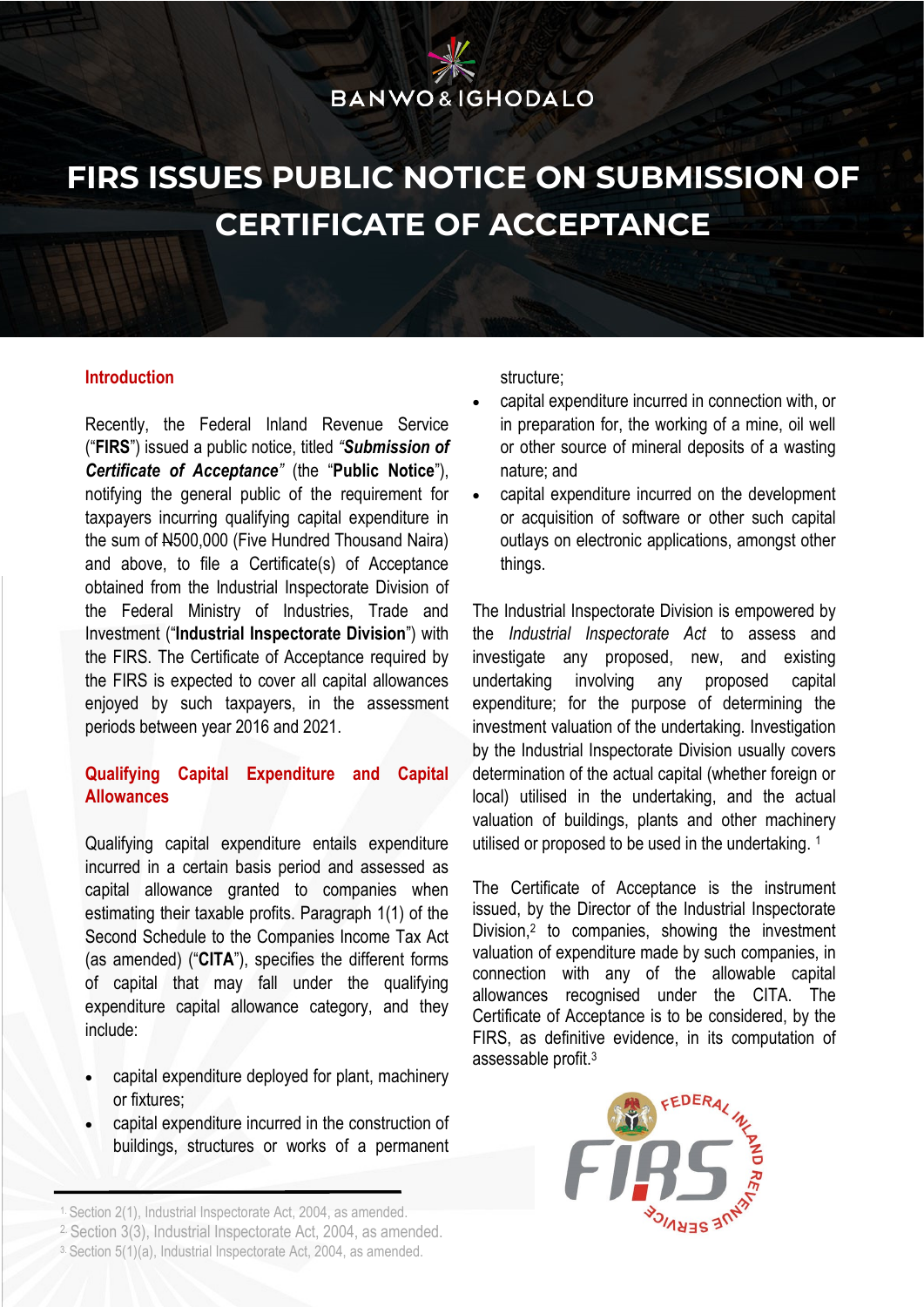## **FIRS ISSUES PUBLIC NOTICE ON SUBMISSION OF CERTIFICATE OF ACCEPTANCE**

#### **Compliance Requirements on Qualifying Capital Expenditure (QCE) from the FIRS**

| Affected | All Companies that enjoyed capital allowances on QCE (of N500,000 and above) in  |
|----------|----------------------------------------------------------------------------------|
| Entities | the assessment periods between 2016 and 2021.                                    |
| Action   | To submit Certificate(s) of Acceptance obtained from the Industrial Inspectorate |
| Required | Division, covering the periods of assessment between 2016 and 2021.              |
| Deadline | All Certificate(s) of Acceptance must be submitted at the tax office where the   |
|          | company's tax file is domiciled, not later than October 31, 2022.                |

### **Commentary**

Under Nigerian tax laws, there are several capital allowances recognized in lieu of depreciation; and those allowances and deductions are taken into consideration in the determination of the taxable profits of a company. One of such allowable deductions is the qualifying capital expenditure which may cover items expended by a company involved in activities like building of structures, mining, and even technological solutions, amongst others, as provided for in the Second Schedule to the CITA.



Therefore, when a company relies on its acquisition of assets as part of its business processes for generating profits, the law allows deduction of the capital used in acquiring such assets from the company's chargeable profits, for the relevant assessment year. The requirement for the Certificate

of Acceptance obtained from the Industrial Inspectorate Division, helps the FIRS in ascertaining the actual valuation of the capital investment the company is entitled to enjoy. Ultimately, this process reduces the need for the FIRS to embark on another evaluation exercise in respect of such applicable capital assets, as the law mandates the FIRS to accept the facts stated on the face of the Certificate of Acceptance. In addition, this process reduces the likelihood of dispute between the FIRS and affected tax-paying entities on the valuation of capital allowances that may be enjoyed under the CITA.

Whereas the directives contained in the Public Notice, requiring companies to file the required Certificate(s) of Acceptance, is likely aimed at doing a due diligence check on capital allowances enjoyed by qualified companies, there are concerns around the possibility of compliance by affected entities within the stated timeline. Requests for issuance of Certificate(s) of Acceptance are expected to rise significantly, following the Public Notice and, unless a special process is put in place to ease and expedite the (otherwise typically protracted) process for issuance of Certificates of Acceptance, there is a possibility that some affected companies may be unable to meet the October 31, 2022, submission deadline imposed by FIRS.<sup>4</sup> Considering that the consequence for non-compliance with the said directives, is that the FIRS may withdraw or disregard capital allowances granted for the relevant years of

<sup>4.</sup> The process for obtaining a Certificate of Acceptance may often take between 3 months and 1 year.